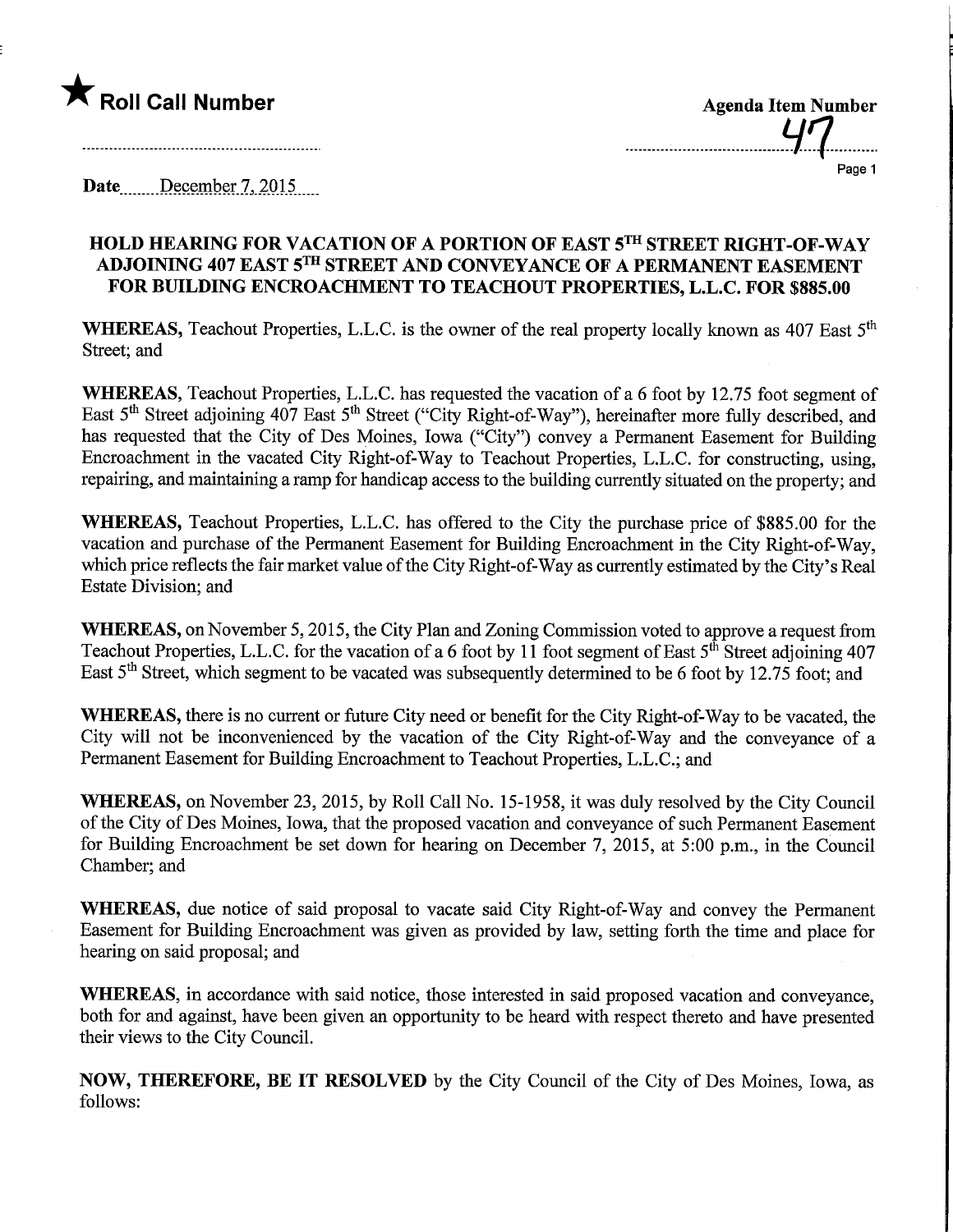## $\bigstar$  Roll Call Number

| <b>Agenda Item Number</b> |
|---------------------------|
| 47                        |
| Page 2                    |

Date......December 7, 2015....

1. Upon due consideration of the facts and statements of interested persons, any and all objections to said proposed vacation and conveyance of the Permanent Easement for Building Encroachment as described below are hereby overruled, and the hearing is closed.

2. There is no public need or benefit for the right-of-way proposed to be vacated, and the public would not be inconvenienced by reason of the vacation of a 6 foot by 12.75 foot segment of East  $5<sup>th</sup>$  Street adjoining  $407$  East  $5<sup>th</sup>$  Street, more specifically described as follows:

A PART OF EAST 5TH STREET RIGHT OF WAY LYING WEST OF AND ADJOINING LOT 1, H.E. TEACHOUT PLACE, AN OFFICIAL PLAT, ALL NOW INCLUDED IN AND FORMING A PART OF THE CITY OF DES MOINES, POLK COUNTY, IOWA, AND DESCRIBED AS FOLLOWS: COMMENCING AT THE NORTHWEST CORNER OF SAID LOT 1; THENCE SOUTH ALONG THE WEST LINE OF SAID LOT 1, A DISTANCE OF 21 FEET AND THE POINT OF BEGINNING; THENCE CONTINUING SOUTH ALONG SAID WEST LINE, 12.75 FEET; THENCE WESTERLEY AND PERPENDICULAR TO SAID WEST LINE, 6 FEET; THENCE NORTHERLY AND PARALLEL TO SAID WEST LINE, 12.75 FEET; THENCE EASTERLY AND PERPENDICULAR TO SAID WEST LINE, 6 FEET TO THE POINT OF BEGINNING.

3. That the sale and conveyance of a Permanent Easement for Building Encroachment within such vacated City right-of-way, as described below, to Teachout Properties, L.L.C. for \$885.00, together with payment by such grantee of the estimated publication and recording costs for this transaction, be and is hereby approved:

A PART OF VACATED EAST 5™ STREET RIGHT OF WAY LYING WEST OF AND ADJOINING LOT 1, H.E. TEACHOUT PLACE, AN OFFICIAL PLAT, ALL NOW INCLUDED IN AND FORMING A PART OF THE CITY OF DES MOINES, POLK COUNTY, IOWA, AND DESCRIBED AS FOLLOWS: COMMENCING AT THE NORTHWEST CORNER OF SAID LOT 1; THENCE SOUTH ALONG THE WEST LINE OF SAID LOT 1, A DISTANCE OF 21 FEET AND THE POINT OF BEGINNING; THENCE CONTINUING SOUTH ALONG SAID WEST LINE, 12.75 FEET; THENCE WESTERLEY AND PERPENDICULAR TO SAID WEST LINE, 6 FEET; THENCE NORTHERLY AND PARALLEL TO SAID WEST LINE, 12.75 FEET; THENCE EASTERLY AND PERPENDICULAR TO SAID WEST LINE, 6 FEET TO THE POINT OF BEGINNING.

4. The Mayor is authorized and directed to sign the Offer to Purchase and the Permanent Easement for Building Encroachment for the conveyance identified above, and the City Clerk is authorized and directed to attest to the Mayor's signature.

5. Upon final passage of an ordinance vacating City Right-of-Way and upon proof of payment of the consideration plus \$113.00 for publication and recording costs, the City Clerk is authorized and directed to forward the original of the Permanent Easement for Building Encroachment, together with a certified copy of this resolution and of the affidavit of publication of the notice of this hearing, to the Real Estate Division of the Engineering Department for the purpose of causing said documents to be recorded.

6. The Real Estate Division Manager is authorized and directed to forward the original of the Permanent Easement for Building Encroachment, together with a certified copy of this resolution and of the affidavit of publication of notice of this hearing, to the Polk County Recorder's Office for the purpose of causing these documents to be recorded.